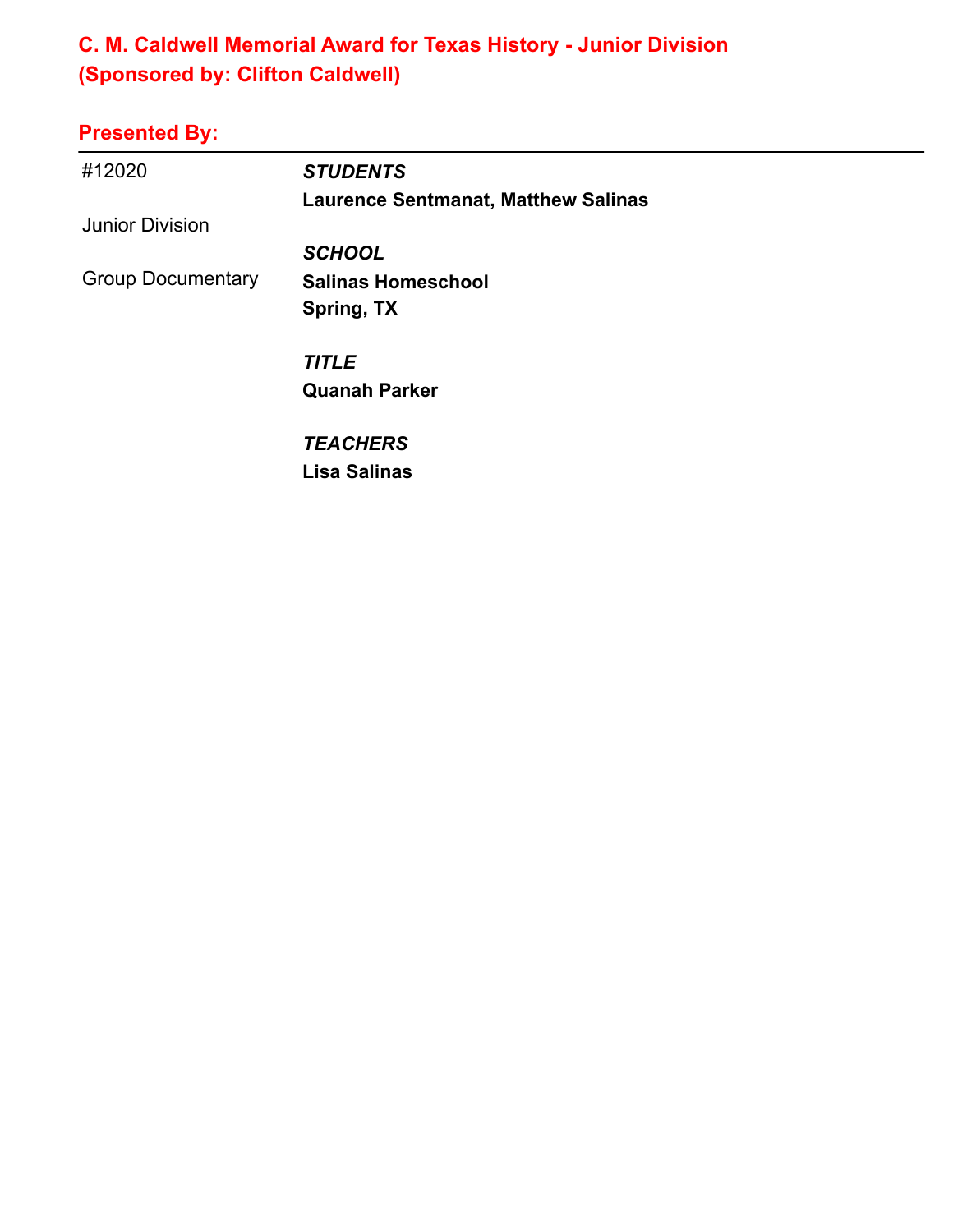### **Colonial Dames Award (Papers Only) - Junior Division (Sponsored by: National Society Of Colonial Dames Of America In Texas)**

|  | <b>Presented By: National Society Of Colonial Dames Of America In Texas</b> |  |
|--|-----------------------------------------------------------------------------|--|
|  |                                                                             |  |

| #10024                 | <b>STUDENTS</b>                                     |
|------------------------|-----------------------------------------------------|
|                        | <b>Eric Zang</b>                                    |
| <b>Junior Division</b> |                                                     |
|                        | <b>SCHOOL</b>                                       |
| Paper                  | <b>SARTARTIA MIDDLE</b>                             |
|                        | <b>Sugar Land, TX</b>                               |
|                        | <b>TITLE</b>                                        |
|                        | Debate and Diplomacy During the Louisiana Purchase: |
|                        | How the Monumental Agreement Came to Be             |
|                        | <b>TEACHERS</b>                                     |
|                        | <b>Jennifer Sterle</b>                              |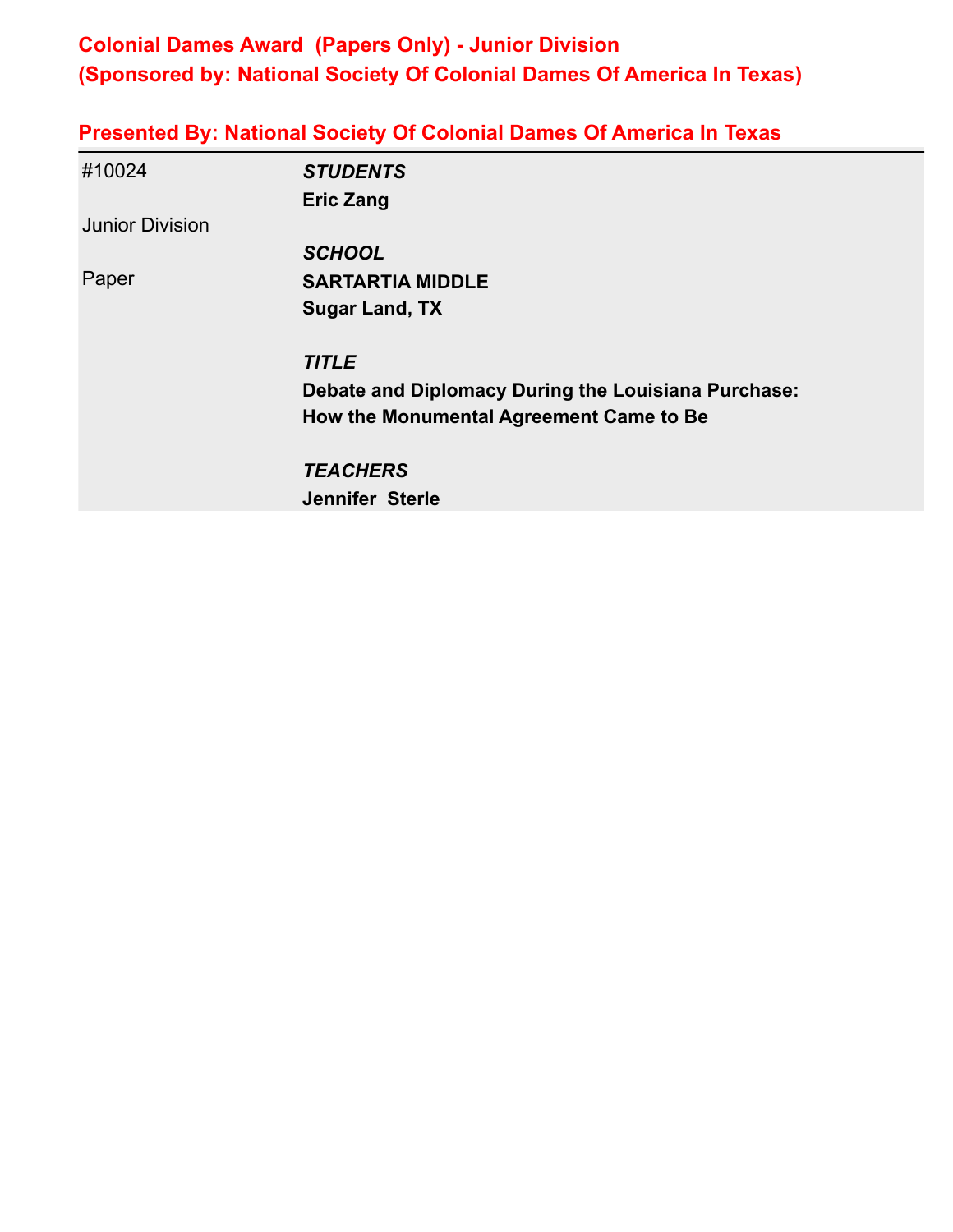### **Willie Lee Gay Award for African-American History - Junior Division (Sponsored by: Ms. Willie Lee Gay)**

|  | <b>Presented By: Debra Blacklock-Sloan and Larry Thomas</b> |  |  |
|--|-------------------------------------------------------------|--|--|
|  |                                                             |  |  |

| #16017                    | <b>STUDENTS</b><br><b>Abigail Mathew, Jovit Jobins</b> |
|---------------------------|--------------------------------------------------------|
| <b>Junior Division</b>    |                                                        |
|                           | <b>SCHOOL</b>                                          |
| <b>Group Exhibit</b>      | <b>QUAIL VALLEY MIDDLE</b><br><b>Missouri City, TX</b> |
|                           | <b>TITLE</b>                                           |
|                           | <b>Brown vs Board of Education</b>                     |
|                           | <b>TEACHERS</b>                                        |
|                           | <b>Larry Romero</b>                                    |
| #15016                    | <b>STUDENTS</b>                                        |
|                           | <b>Hammam Jabarin</b>                                  |
| <b>Junior Division</b>    |                                                        |
|                           | <b>SCHOOL</b>                                          |
| <b>Individual Exhibit</b> | <b>TWIN CREEKS MIDDLE</b>                              |
|                           | Houston, TX                                            |
|                           | <b>TITLE</b>                                           |
|                           | Muhammad Ali "Aint no Quarrels with them Viet-cong"    |
|                           | <b>TEACHERS</b>                                        |
|                           | <b>Eric Hodges</b>                                     |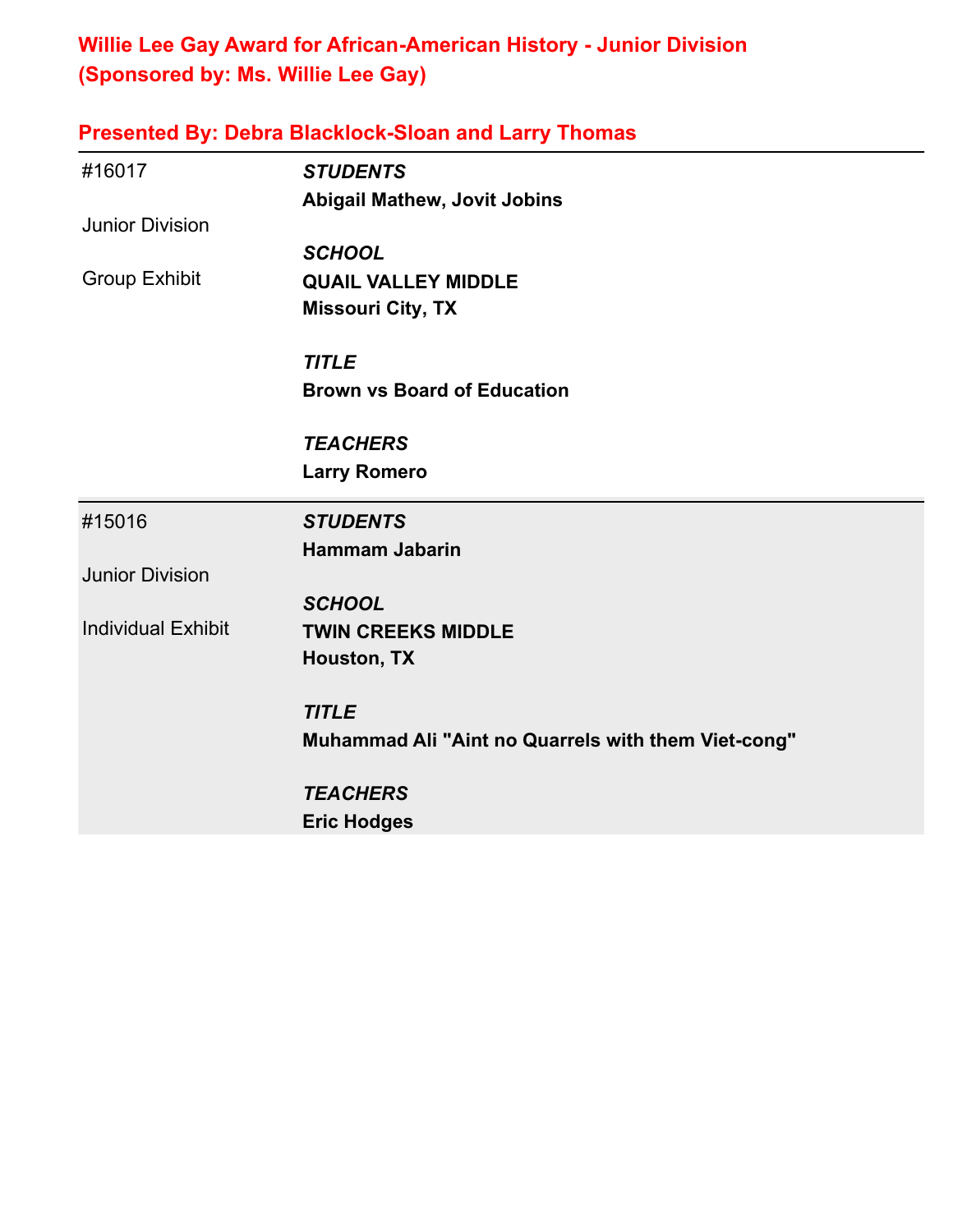### **National History Day Special Prize for Maritime Projects - Junior Division (Sponsored by: National Maritime Historical Society)**

| <b>Presented By: National Maritime Historical Society</b> |                                                 |  |
|-----------------------------------------------------------|-------------------------------------------------|--|
| #12010                                                    | <b>STUDENTS</b>                                 |  |
|                                                           | Diego Barreto, Landon Treague                   |  |
| <b>Junior Division</b>                                    |                                                 |  |
|                                                           | <b>SCHOOL</b>                                   |  |
| <b>Group Documentary</b>                                  | <b>Sycamore Springs Middle</b>                  |  |
|                                                           | <b>Austin, TX</b>                               |  |
|                                                           | <b>TITLE</b>                                    |  |
|                                                           | <b>Pearl Harbor</b>                             |  |
|                                                           | <b>TEACHERS</b>                                 |  |
|                                                           | <b>Kibbie Jensen</b>                            |  |
| #16019                                                    | <b>STUDENTS</b>                                 |  |
|                                                           | Alexia Guevara, Madeline Ihorn, Natalia Ramirez |  |
| <b>Junior Division</b>                                    |                                                 |  |
|                                                           | <b>SCHOOL</b>                                   |  |
| <b>Group Exhibit</b>                                      | <b>WIGGS MIDDLE</b>                             |  |
|                                                           | El Paso, TX                                     |  |
|                                                           | <b>TITLE</b>                                    |  |
|                                                           | <b>Sailing The Titanic's Great Debate</b>       |  |
|                                                           | <b>TEACHERS</b>                                 |  |
|                                                           | <b>Jeanaline Celis</b>                          |  |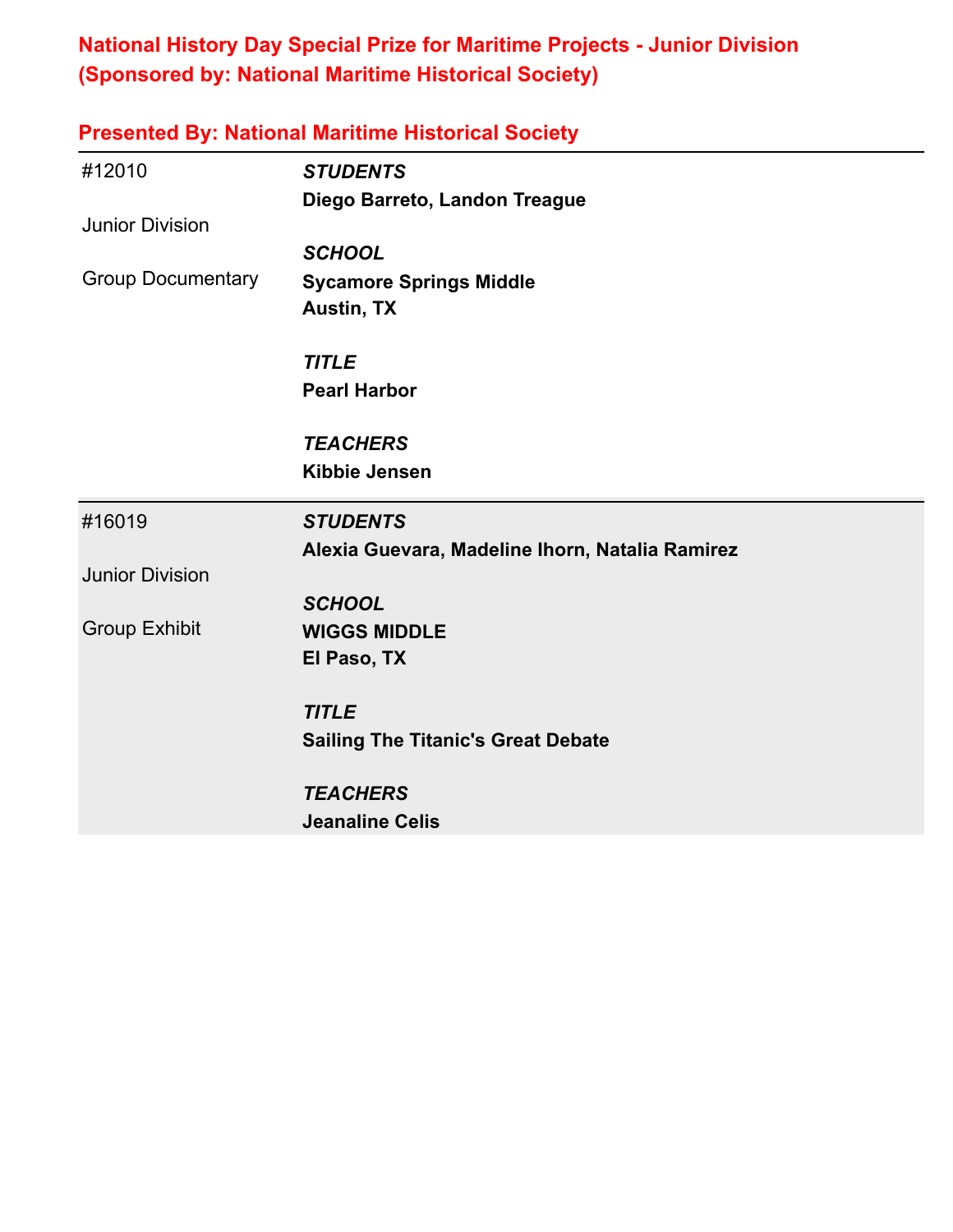### **Naval Order of the United States - Junior Division (Sponsored by: Texas Commandery of the Naval Order of the United States)**

| #12010                    | <b>STUDENTS</b>                                     |
|---------------------------|-----------------------------------------------------|
|                           | Diego Barreto, Landon Treague                       |
| <b>Junior Division</b>    |                                                     |
|                           | <b>SCHOOL</b>                                       |
| <b>Group Documentary</b>  | <b>Sycamore Springs Middle</b>                      |
|                           | <b>Austin, TX</b>                                   |
|                           | <b>TITLE</b>                                        |
|                           | <b>Pearl Harbor</b>                                 |
|                           | <b>TEACHERS</b>                                     |
|                           | <b>Kibbie Jensen</b>                                |
| #15019                    | <b>STUDENTS</b>                                     |
|                           | <b>Rachel Currie</b>                                |
| <b>Junior Division</b>    |                                                     |
|                           | <b>SCHOOL</b>                                       |
| <b>Individual Exhibit</b> | <b>CEDAR BAYOU J H</b>                              |
|                           | Baytown, TX                                         |
|                           |                                                     |
|                           | <b>TITLE</b>                                        |
|                           | The Domino Theory: How the U.S. Utilized Debate and |
|                           | <b>Diplomacy to Reform Foreign Policy</b>           |
|                           | <b>TEACHERS</b>                                     |
|                           | <b>Ryan Rogers</b>                                  |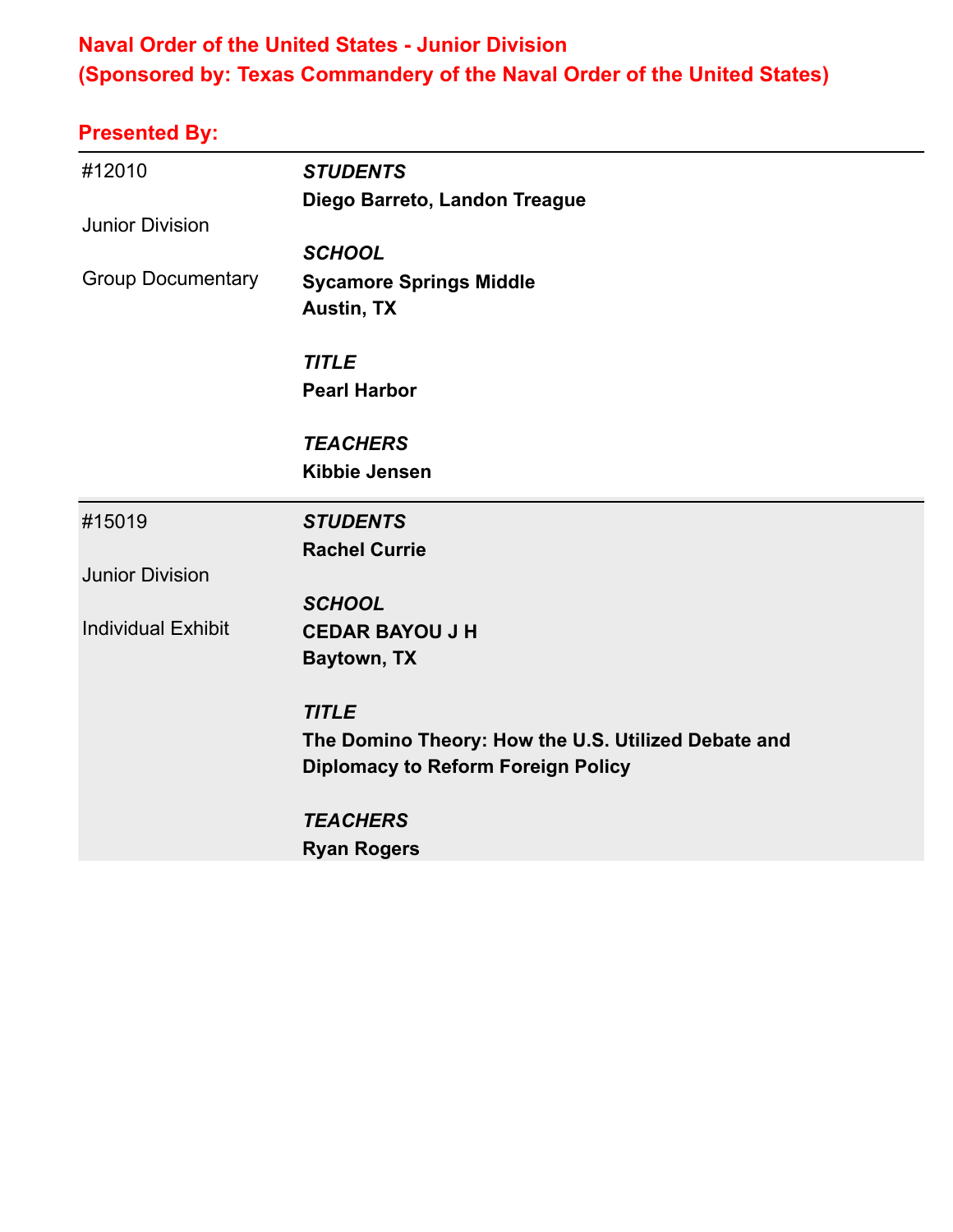### **Naval Order of the United States - Junior Division (Sponsored by: Texas Commandery of the Naval Order of the United States)**

| #16019                 | <b>STUDENTS</b>                                 |
|------------------------|-------------------------------------------------|
|                        | Alexia Guevara, Madeline Ihorn, Natalia Ramirez |
| <b>Junior Division</b> |                                                 |
|                        | <b>SCHOOL</b>                                   |
| <b>Group Exhibit</b>   | <b>WIGGS MIDDLE</b>                             |
|                        | El Paso, TX                                     |
|                        | <b>TITLE</b>                                    |
|                        | <b>Sailing The Titanic's Great Debate</b>       |
|                        | <b>TEACHERS</b>                                 |
|                        | <b>Jeanaline Celis</b>                          |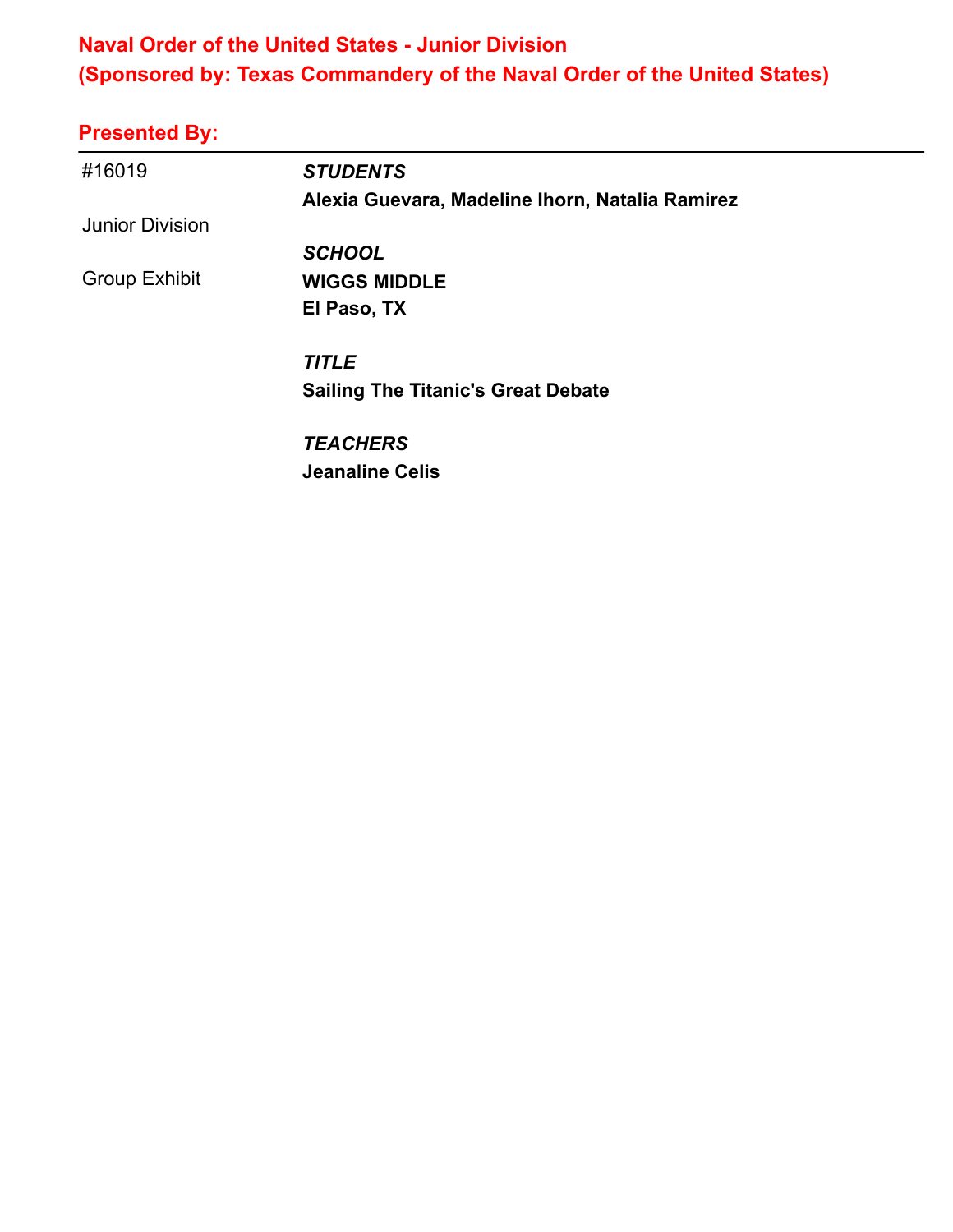# **TXCSS Education History Award - Junior Division (Sponsored by: Texas Council for the Social Studies)**

| #11007                 | <b>STUDENTS</b>                                   |
|------------------------|---------------------------------------------------|
|                        | <b>Ainsley Benoit</b>                             |
| <b>Junior Division</b> |                                                   |
|                        | <b>SCHOOL</b>                                     |
| Individual             | <b>CEDAR BAYOU J H</b>                            |
| Documentary            | Baytown, TX                                       |
|                        | <b>TITLE</b>                                      |
|                        | Hammer vs. Dagenhart: A Fight for the Children of |
|                        | <b>America</b>                                    |
|                        | <b>TEACHERS</b>                                   |
|                        | <b>Mary McNeil</b>                                |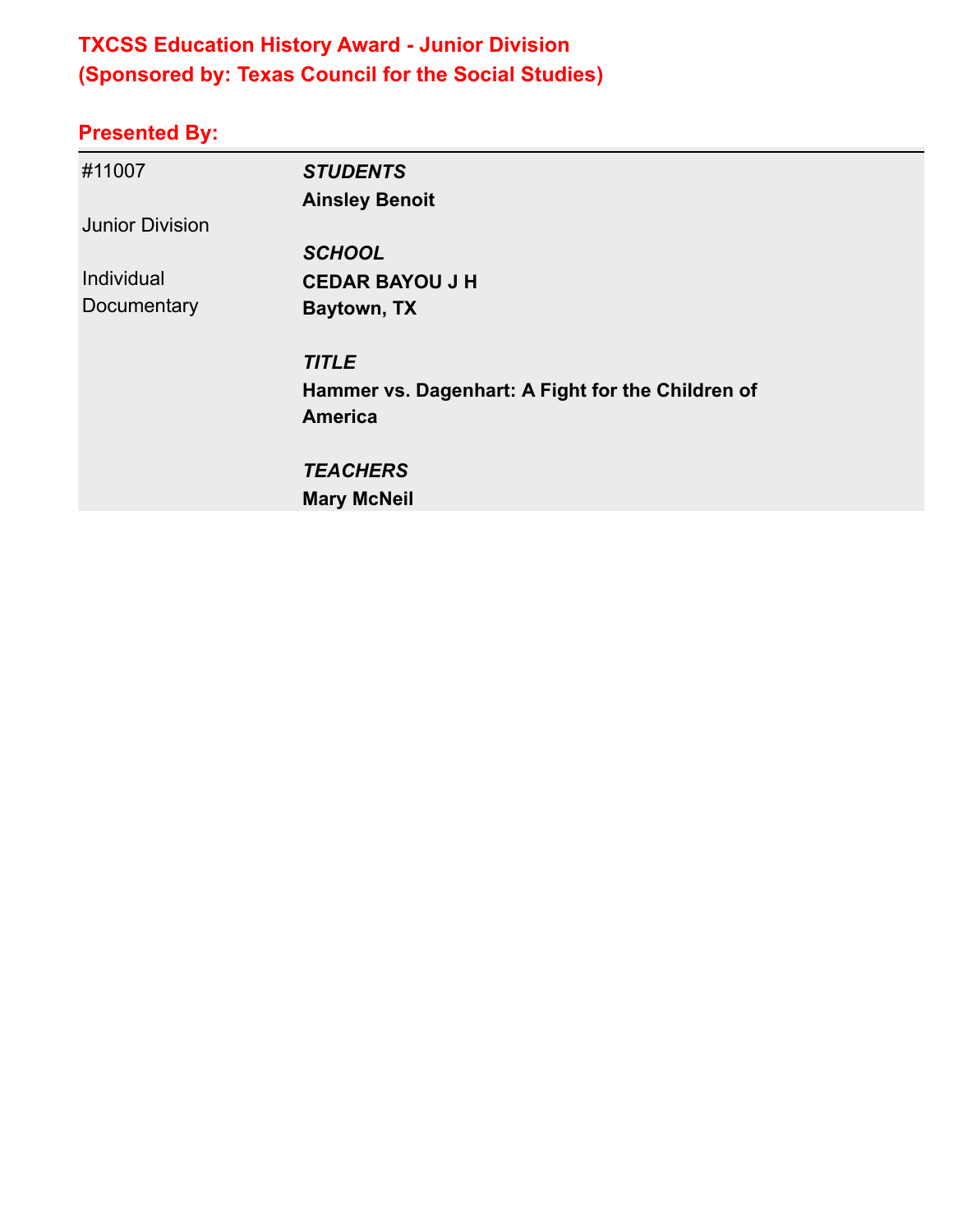**Ruthe Winegarten Award (Papers and Documentary) - Junior Division (Sponsored by: Ruthe Winegarten Memorial Foundation For Texas Womens History)**

#### **Presented By: Ruthe Winegarten Memorial Foundation For Texas Womens History**

| #11023                 | <b>STUDENTS</b>           |  |
|------------------------|---------------------------|--|
|                        | Aria Lawson               |  |
| <b>Junior Division</b> |                           |  |
|                        | <b>SCHOOL</b>             |  |
| Individual             | <b>DREW ACADEMY</b>       |  |
| Documentary            | Houston, TX               |  |
|                        | <b>TITLE</b>              |  |
|                        | The Push for Juneteenth   |  |
|                        | <b>TEACHERS</b>           |  |
|                        | <b>Kimberly Clayborne</b> |  |
|                        |                           |  |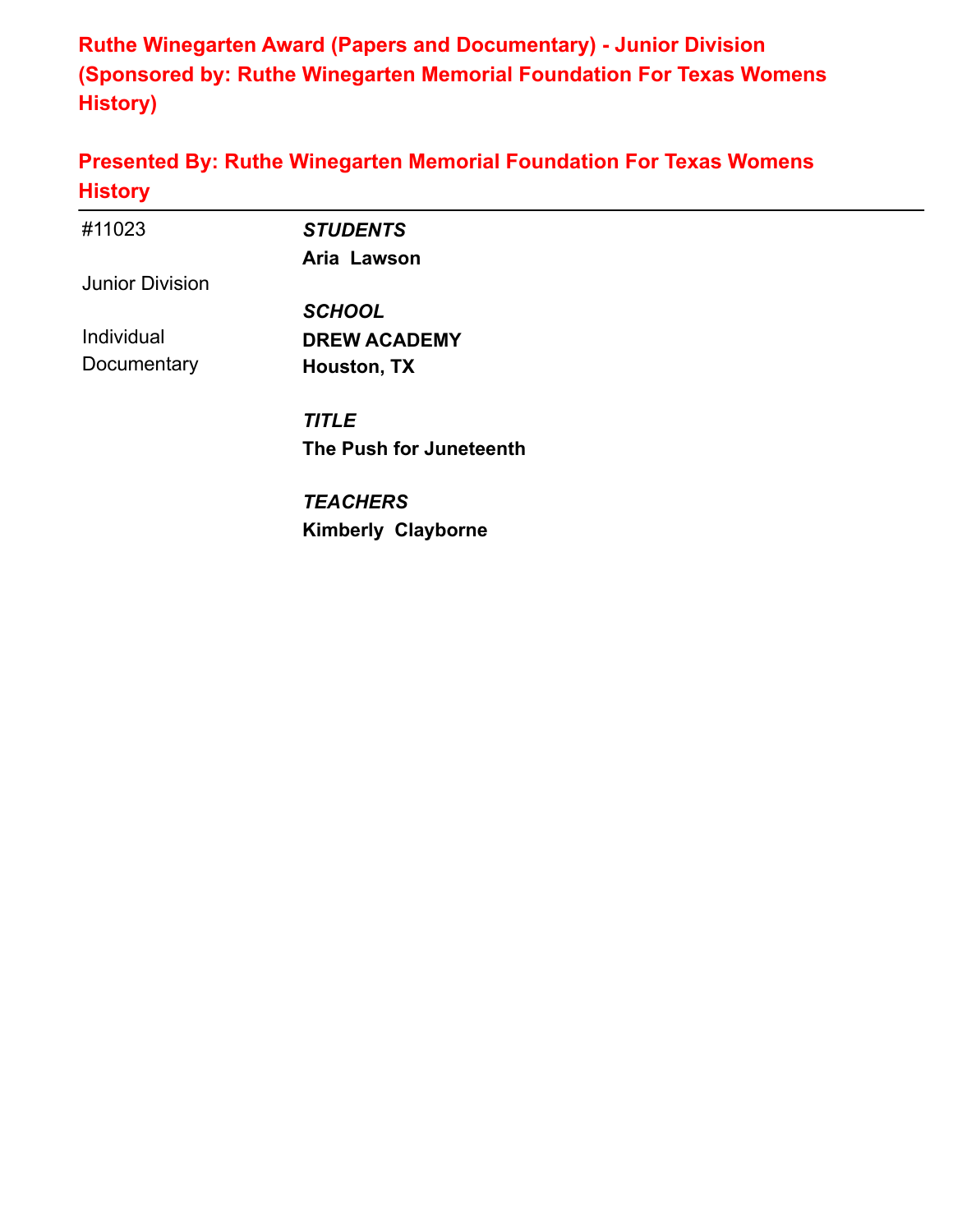### **World War II in the Pacific-Junior Division (Sponsored by: The National Museum of the Pacific War & the Admiral Nimitz Foundation)**

#### **Presented By: Bryan Degner**

| #10010                 | <b>STUDENTS</b>                                                |
|------------------------|----------------------------------------------------------------|
|                        | <b>Natalie Kennemore</b>                                       |
| <b>Junior Division</b> |                                                                |
|                        | <b>SCHOOL</b>                                                  |
| Paper                  | <b>EAST CENTRAL HERITAGE MIDDLE</b>                            |
|                        | San Antonio 78263, TX                                          |
|                        | <b>TITLE</b>                                                   |
|                        | <b>Isolationism vs. Interventionism: The Great U.S. Debate</b> |
|                        | of Diplomatic Relations in WWII                                |
|                        | <b>TEACHERS</b>                                                |
|                        | <b>Cari Garcie</b>                                             |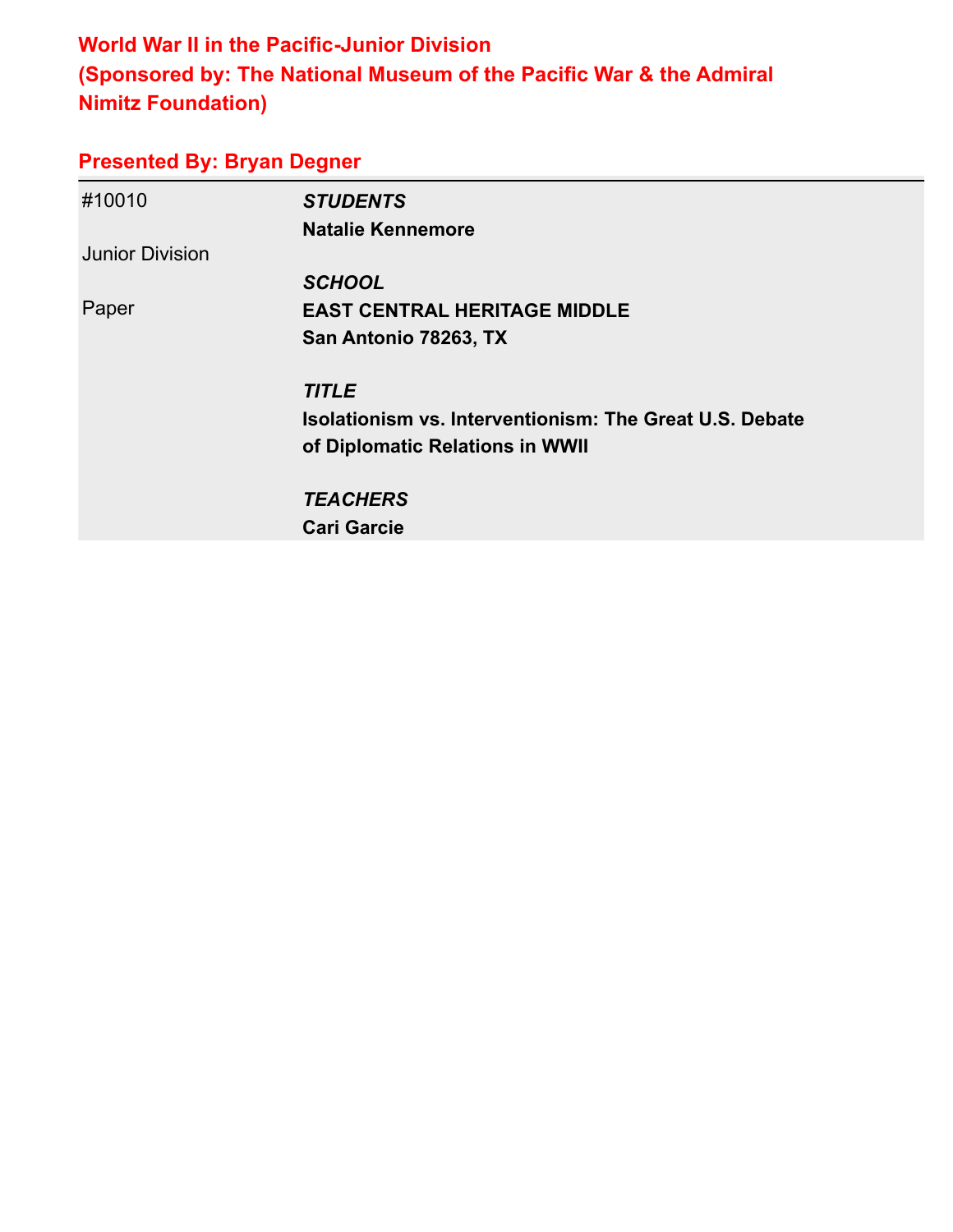### **C. M. Caldwell Memorial Award for Texas History - Senior Division (Sponsored by: Clifton Caldwell)**

| #21012                 | <b>STUDENTS</b>                                   |
|------------------------|---------------------------------------------------|
|                        | <b>Amitha Mandava</b>                             |
| <b>Senior Division</b> |                                                   |
|                        | <b>SCHOOL</b>                                     |
| Individual             | <b>PLANO EAST SR H S</b>                          |
| Documentary            | <b>Richardson, TX</b>                             |
|                        | <b>TITLE</b>                                      |
|                        | The Demise of the Superconducting Super Collider: |
|                        | <b>Causes and Consequences</b>                    |
|                        | <b>TEACHERS</b>                                   |
|                        | <b>Rhett Carter</b>                               |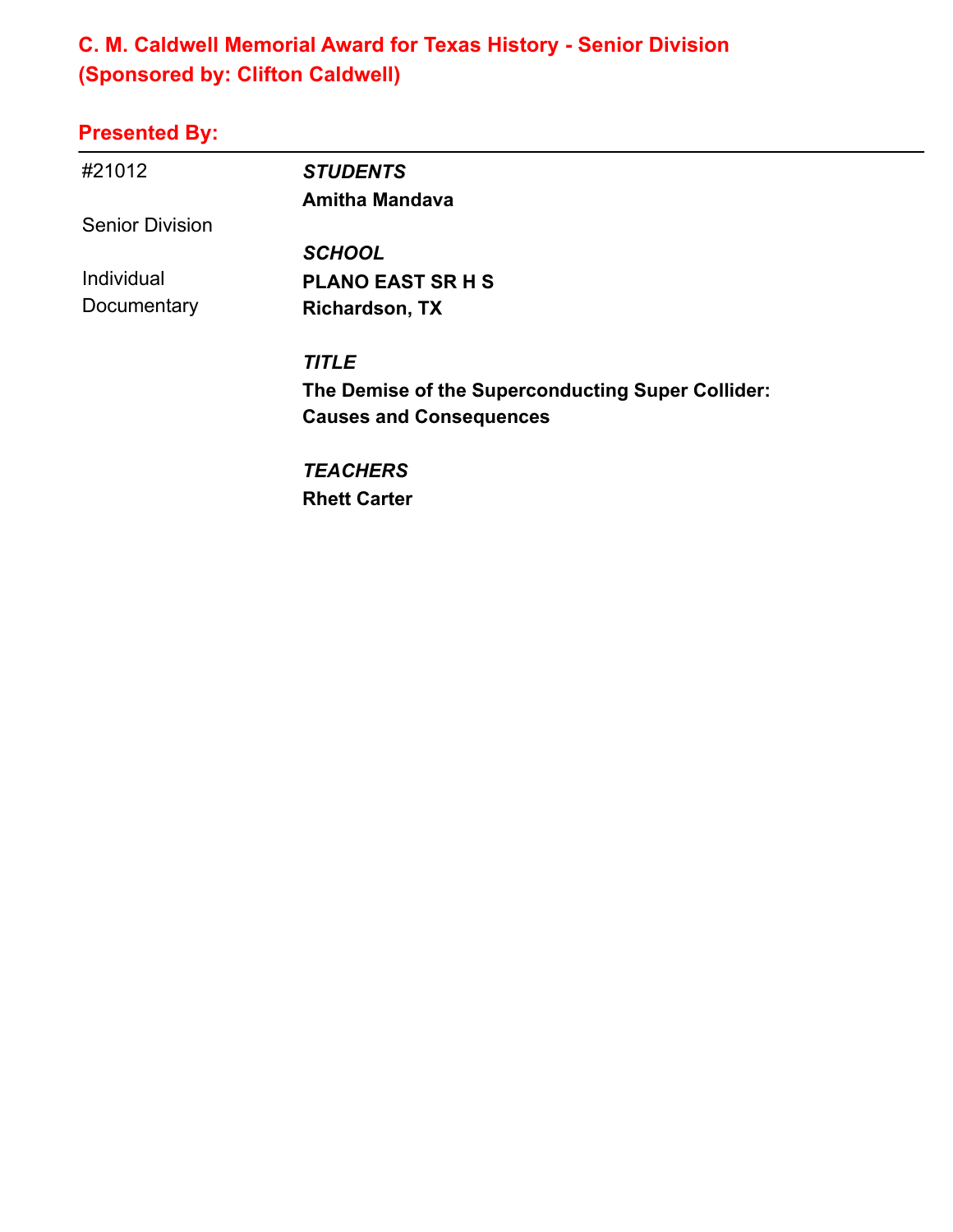### **Colonial Dames Award (Papers Only) - Senior Division (Sponsored by: National Society Of Colonial Dames Of America In Texas)**

| <b>Presented By: National Society Of Colonial Dames Of America In Texas</b> |
|-----------------------------------------------------------------------------|
|-----------------------------------------------------------------------------|

| #20031                 | <b>STUDENTS</b>                             |
|------------------------|---------------------------------------------|
|                        | <b>Fiona Fulton</b>                         |
| <b>Senior Division</b> |                                             |
|                        | <b>SCHOOL</b>                               |
| Paper                  | <b>LORENA HIGH</b>                          |
|                        | Lorena, TX                                  |
|                        | <b>TITLE</b>                                |
|                        | Their Eyes Are Not Open: Sarah Winnemucca's |
|                        | <b>Diplomacy, Failures and Successes</b>    |
|                        | <b>TEACHERS</b>                             |
|                        | <b>Greg Borchardt</b>                       |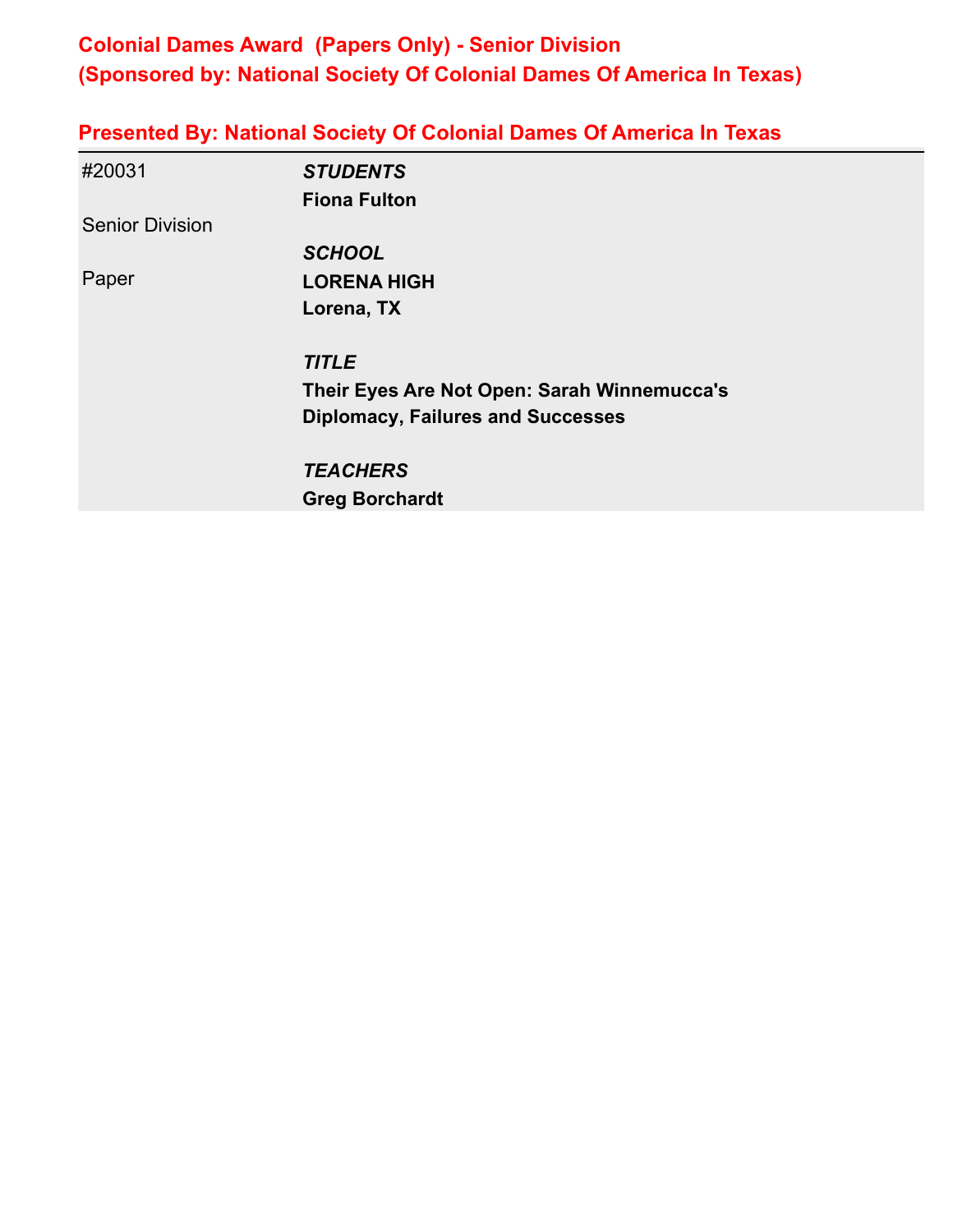### **Willie Lee Gay Award for African-American History - Senior Division (Sponsored by: Mrs. Willie Lee Gay)**

|                        | <b>Presented By: Debra Blacklock-Sloan and Larry Thomas</b>  |
|------------------------|--------------------------------------------------------------|
| #20011                 | <b>STUDENTS</b>                                              |
|                        | <b>Alondra Yanes</b>                                         |
| <b>Senior Division</b> |                                                              |
|                        | <b>SCHOOL</b>                                                |
| Paper                  | <b>WH FORD H S</b>                                           |
|                        | <b>Terrell, TX</b>                                           |
|                        | <b>TITLE</b>                                                 |
|                        | <b>Claudette Colvin: American Pioneer of the 1950s Civil</b> |
|                        | <b>Rights Movement</b>                                       |
|                        | <b>TEACHERS</b>                                              |
|                        | <b>Maxey Hooks PhD</b>                                       |
| #26013                 | <b>STUDENTS</b>                                              |
|                        | Omar Chkarka, Sana Abbas                                     |
| <b>Senior Division</b> |                                                              |
|                        | <b>SCHOOL</b>                                                |
| <b>Group Exhibit</b>   | <b>Austin Peace Academy</b>                                  |
|                        | <b>Round Rock, TX</b>                                        |
|                        | <b>TITLE</b>                                                 |
|                        | The United States v. The Amistad An Atlantic Odyssey of      |
|                        | <b>Slavery and Freedom</b>                                   |
|                        | <b>TEACHERS</b>                                              |
|                        | <b>Matthew Shivell-Saufley</b>                               |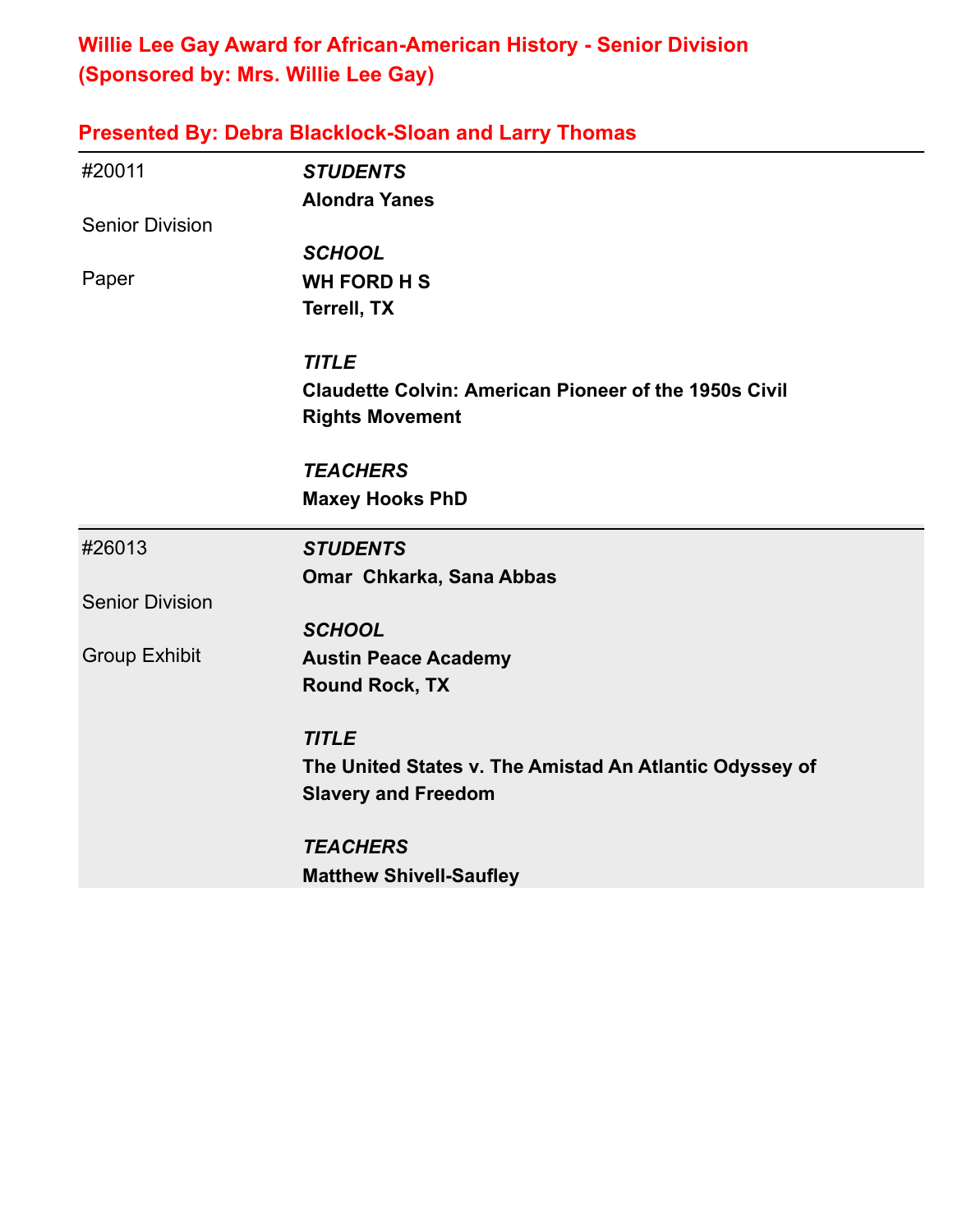### **Jewish History Award (Papers Only) - Senior Division (Sponsored by: Texas Jewish Historical Society)**

| <b>Presented By: Texas Jewish Historical Society</b> |                                                          |
|------------------------------------------------------|----------------------------------------------------------|
| #20033                                               | <b>STUDENTS</b>                                          |
|                                                      | Shreeya Madhavanur                                       |
| <b>Senior Division</b>                               |                                                          |
|                                                      | <b>SCHOOL</b>                                            |
| Paper                                                | <b>Greenhill School</b>                                  |
|                                                      | Dallas, TX                                               |
|                                                      | <b>TITLE</b>                                             |
|                                                      | The Jordan-Israel Peace Treaty of 1994: A "Watershed"    |
|                                                      | <b>Diplomacy</b>                                         |
|                                                      | <b>TEACHERS</b>                                          |
|                                                      | <b>Scott Cotton</b>                                      |
| #20015                                               | <b>STUDENTS</b>                                          |
|                                                      | <b>Srijan Sundar</b>                                     |
| <b>Senior Division</b>                               |                                                          |
|                                                      | <b>SCHOOL</b>                                            |
| Paper                                                | <b>PLANO EAST SR H S</b>                                 |
|                                                      | <b>Richardson, TX</b>                                    |
|                                                      | <b>TITLE</b>                                             |
|                                                      | <b>English Diplomacy via German Relativity: The 1919</b> |
|                                                      | Eclipse Expedition to Show "Light-Rays, When Near the    |
|                                                      | Sun, DO NOT GO STRAIGHT"                                 |
|                                                      | <b>TEACHERS</b>                                          |
|                                                      | <b>Rhett Carter</b>                                      |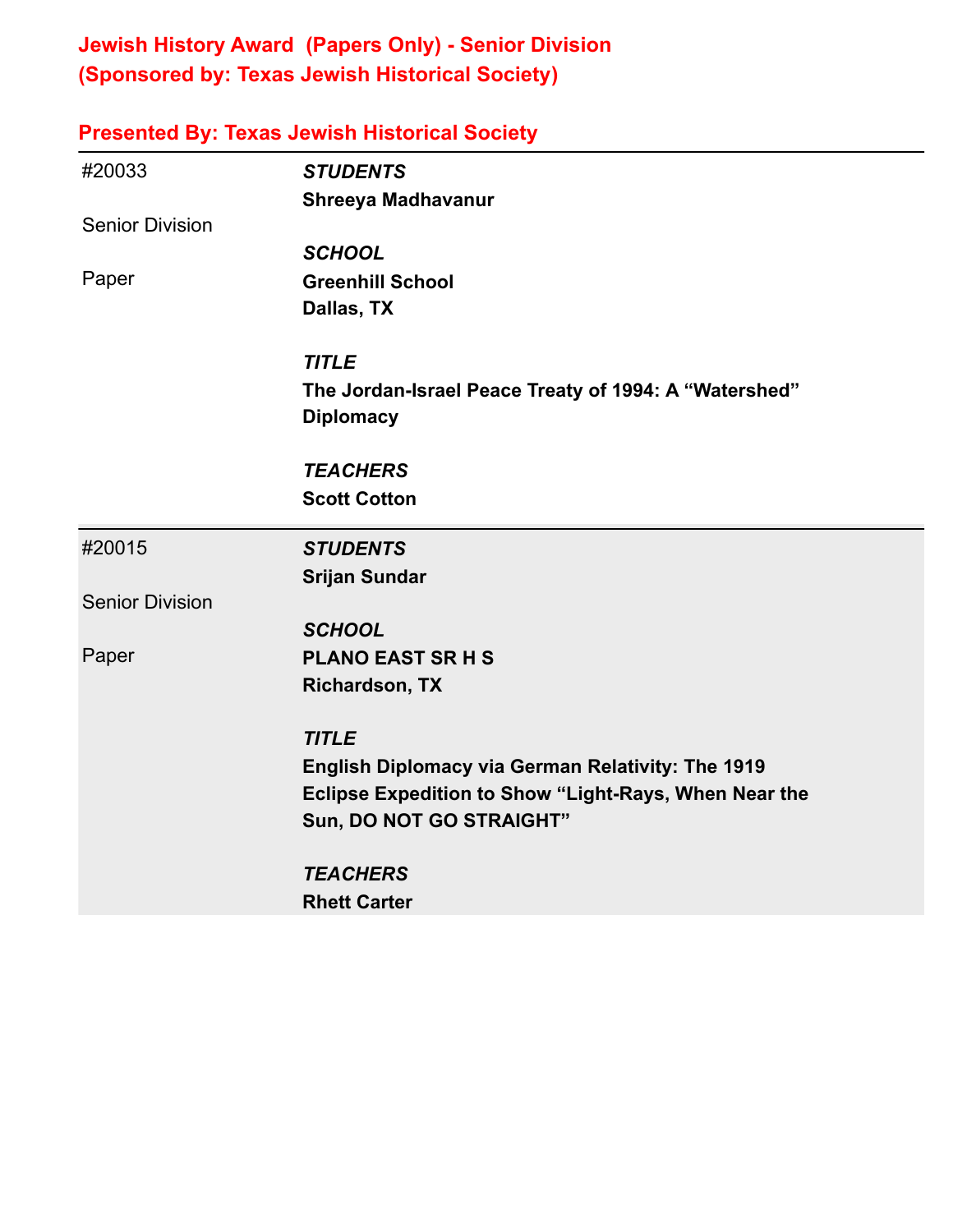### **National History Day Special Prizes for Maritime Projects - Senior Division (Sponsored by: National Maritime Historical Society)**

| <b>Presented By: National Maritime Historical Society</b> |                                                        |
|-----------------------------------------------------------|--------------------------------------------------------|
| #20008                                                    | <b>STUDENTS</b>                                        |
|                                                           | <b>Jordyn Rivera</b>                                   |
| <b>Senior Division</b>                                    |                                                        |
|                                                           | <b>SCHOOL</b>                                          |
| Paper                                                     | <b>VETERANS MEMORIAL EARLY COLLEGE H S</b>             |
|                                                           | <b>Brownsville, TX</b>                                 |
|                                                           | <b>TITLE</b>                                           |
|                                                           | Building a Shortcut for the World Through Blood Sweat, |
|                                                           | and Diplomacy: The Panama Canal                        |
|                                                           | <b>TEACHERS</b>                                        |
|                                                           | <b>Guillermo Muller</b>                                |
| #27016                                                    | <b>STUDENTS</b>                                        |
|                                                           | <b>Ashley Leyva</b>                                    |
| <b>Senior Division</b>                                    |                                                        |
|                                                           | <b>SCHOOL</b>                                          |
| <b>Individual Website</b>                                 | YOUNG WOMEN'S LEADERSHIP ACADEMY                       |
|                                                           | El Paso, TX                                            |
|                                                           | <b>TITLE</b>                                           |
|                                                           | The Cuban Missile Crisis: How Coercive Diplomacy       |
|                                                           | <b>Became the Salvation of the World</b>               |
|                                                           | <b>TEACHERS</b>                                        |
|                                                           | <b>Peter Bralich</b>                                   |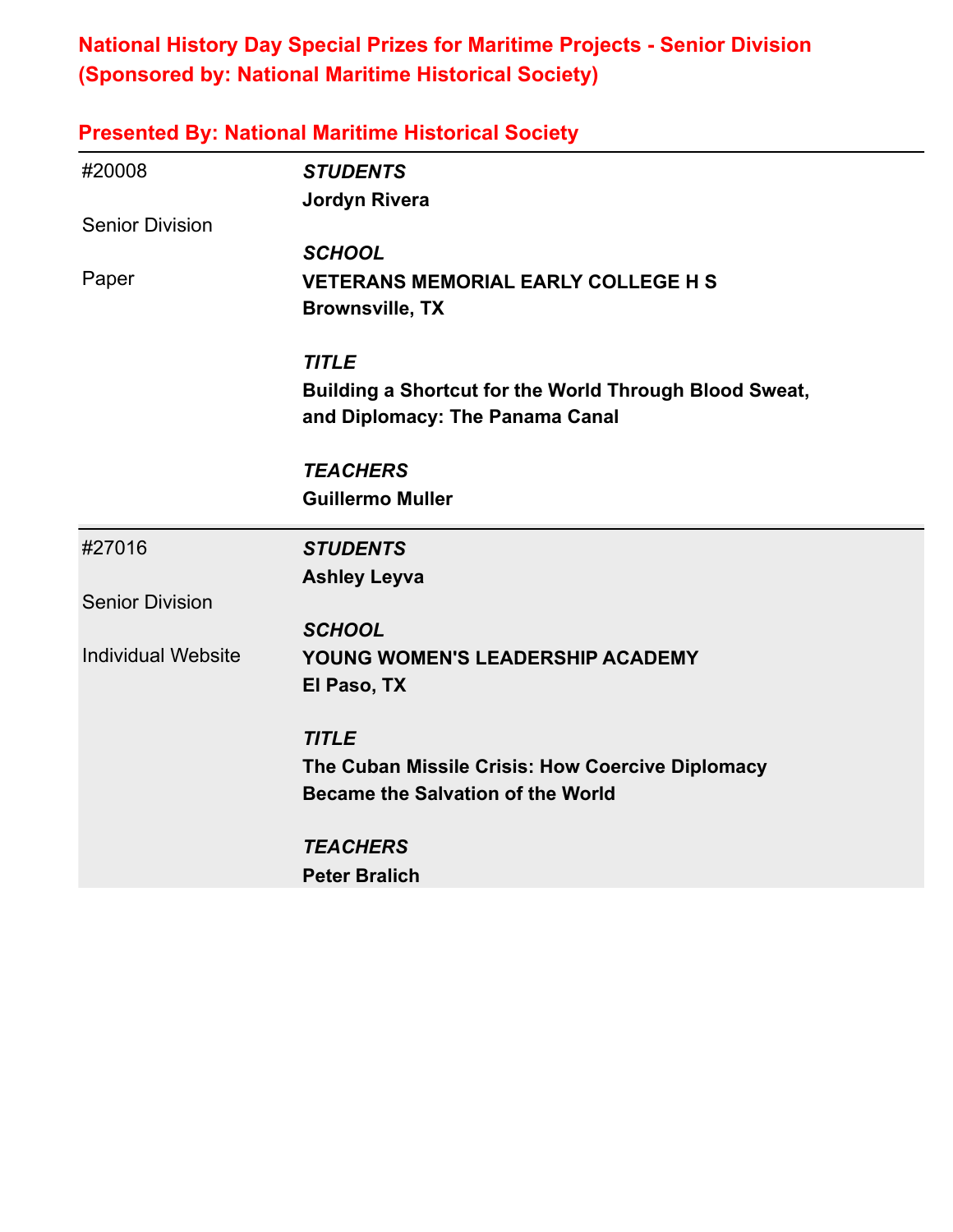### **Naval Order of the United States - Senior Division (Sponsored by: Texas Commandery of the Naval Order of the United States)**

| #26012                    | <b>STUDENTS</b>                                  |
|---------------------------|--------------------------------------------------|
|                           | Abrianna Cruz, Hortencia Castellanos, Nhia Garza |
| <b>Senior Division</b>    |                                                  |
|                           | <b>SCHOOL</b>                                    |
| <b>Group Exhibit</b>      | <b>VETERANS MEMORIAL EARLY COLLEGE H S</b>       |
|                           | <b>Brownsville, TX</b>                           |
|                           | <b>TITLE</b>                                     |
|                           | We Can Do It: Women in the Workplace Debate and  |
|                           | <b>Diplomacy</b>                                 |
|                           | <b>TEACHERS</b>                                  |
|                           | <b>Magdalena Cosay</b>                           |
|                           |                                                  |
| #27016                    | <b>STUDENTS</b>                                  |
|                           | <b>Ashley Leyva</b>                              |
| <b>Senior Division</b>    |                                                  |
|                           | <b>SCHOOL</b>                                    |
| <b>Individual Website</b> | YOUNG WOMEN'S LEADERSHIP ACADEMY                 |
|                           | El Paso, TX                                      |
|                           | <b>TITLE</b>                                     |
|                           | The Cuban Missile Crisis: How Coercive Diplomacy |
|                           | <b>Became the Salvation of the World</b>         |
|                           | <b>TEACHERS</b>                                  |
|                           | <b>Peter Bralich</b>                             |
|                           |                                                  |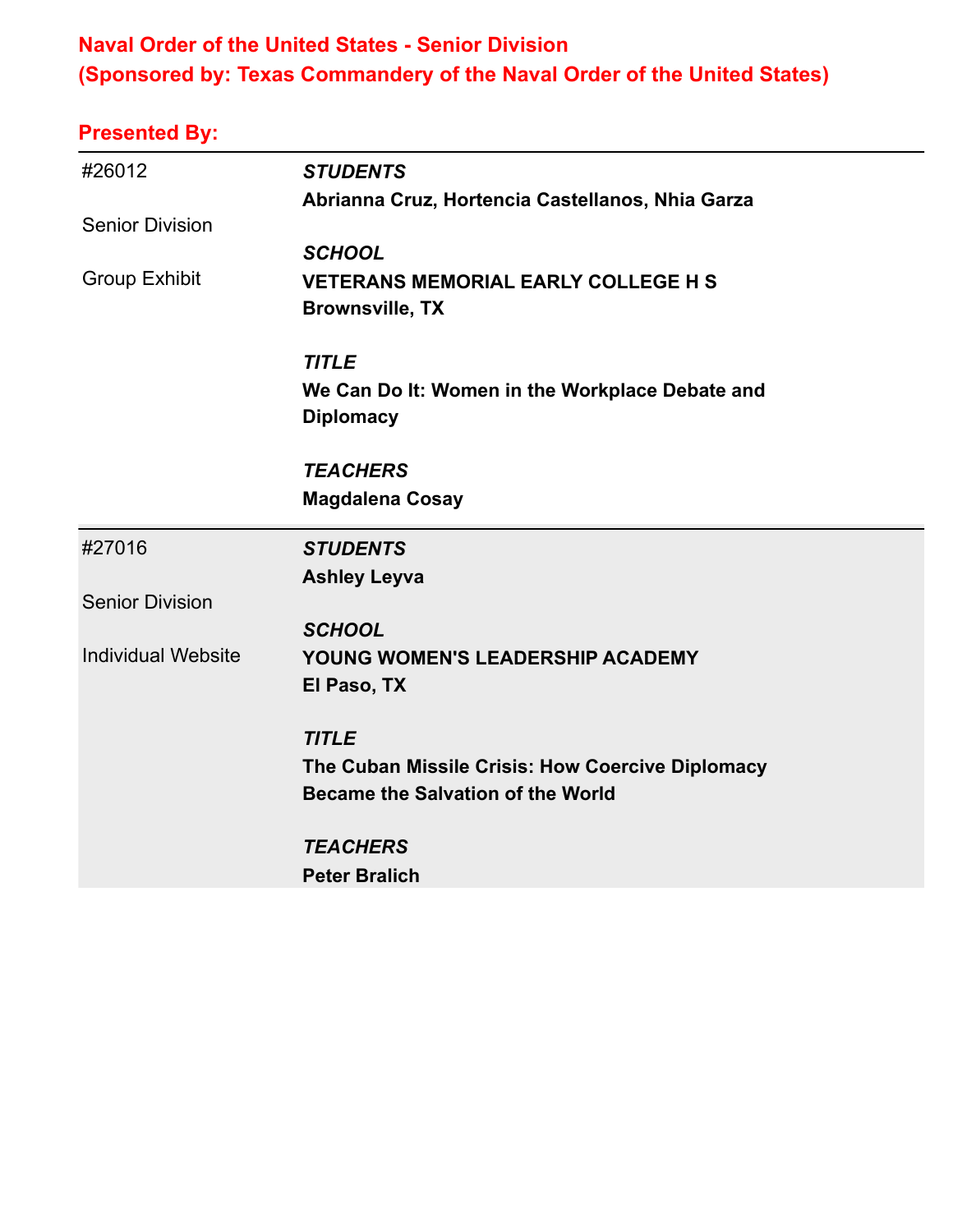### **Naval Order of the United States - Senior Division (Sponsored by: Texas Commandery of the Naval Order of the United States)**

| #28006                 | <b>STUDENTS</b>                                                              |  |
|------------------------|------------------------------------------------------------------------------|--|
| <b>Senior Division</b> | Angel Talamantes, Damaris Guerrero, Hayden Hall,<br><b>Nicole Talamantes</b> |  |
| Group Website          | <b>SCHOOL</b><br><b>HEREFORD H S</b><br>Hereford, TX                         |  |
|                        | <b>TITLE</b><br><b>The Nuclear Paradox</b>                                   |  |
|                        | <b>TEACHERS</b><br><b>Richard LaMascus</b>                                   |  |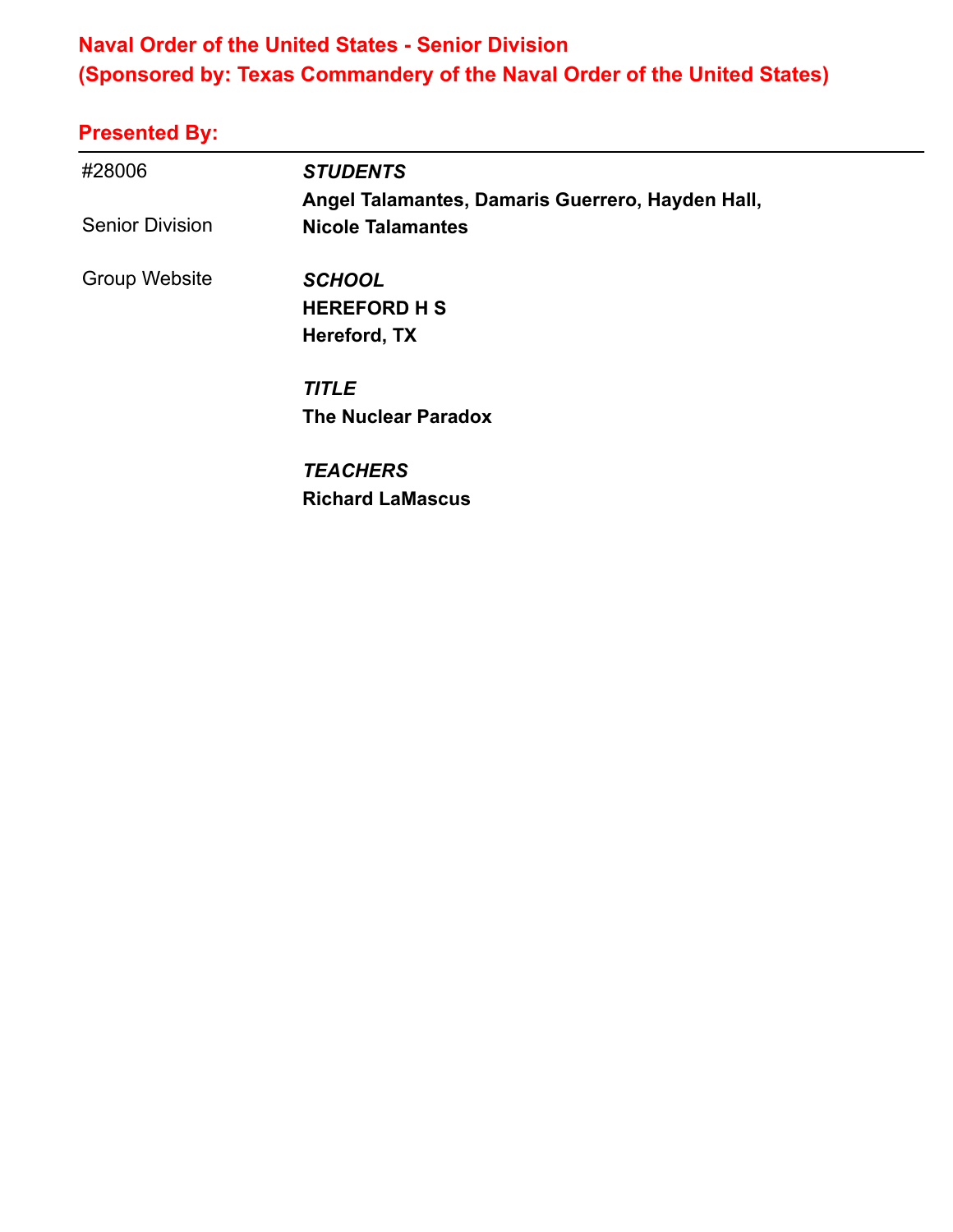# **TXCSS Education History Award - Senior Division (Sponsored by: Texas Council for the Social Studies)**

| #28008                 | <b>STUDENTS</b><br>Isaiah Devasure, Jisella Wightman, Kaden Lehrmann    |
|------------------------|-------------------------------------------------------------------------|
| <b>Senior Division</b> |                                                                         |
|                        | <b>SCHOOL</b>                                                           |
| <b>Group Website</b>   | <b>BELTON H S</b>                                                       |
|                        | <b>Burlington, TX</b>                                                   |
|                        | <b>TITLE</b>                                                            |
|                        | The Memory of the Civil War: The United Daughters of<br>the Confederacy |
|                        | <b>TEACHERS</b>                                                         |
|                        | <b>Danielle Conner</b>                                                  |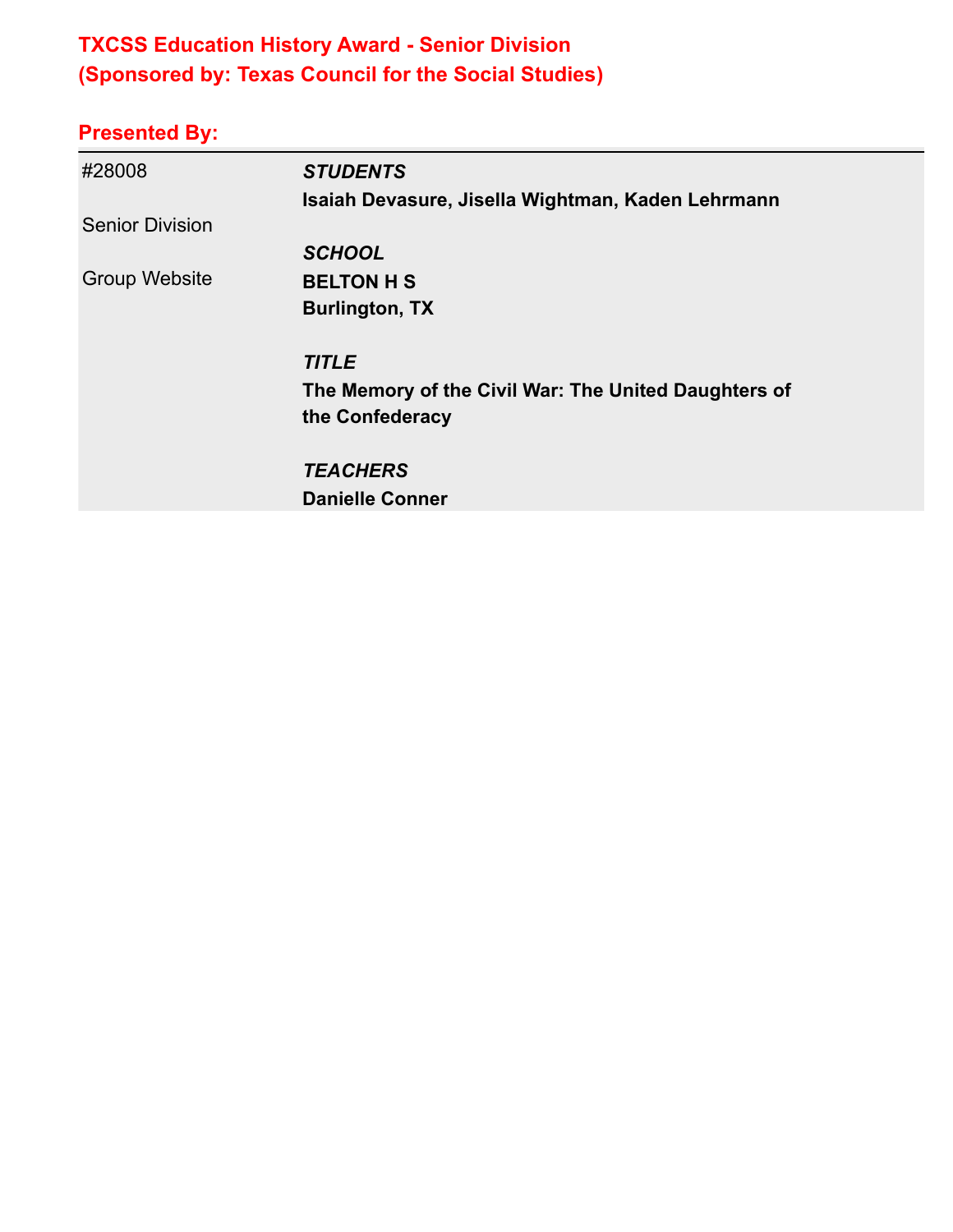### **The Locke Lord LLP Legal History Award (Exhibit Only) (Sponsored by: Locke Lord LLP, Austin.)**

# **Presented By: Locke Lord LLP, Austin.**

| #15002                    | <b>STUDENTS</b>            |  |
|---------------------------|----------------------------|--|
|                           | <b>Annika Mondal</b>       |  |
| <b>Junior Division</b>    |                            |  |
|                           | <b>SCHOOL</b>              |  |
| <b>Individual Exhibit</b> | <b>QUAIL VALLEY MIDDLE</b> |  |
|                           | <b>Missouri City, TX</b>   |  |
|                           | <b>TITLE</b>               |  |
|                           | <b>Evolution On Trial</b>  |  |
|                           | <b>TEACHERS</b>            |  |
|                           | <b>Larry Romero</b>        |  |